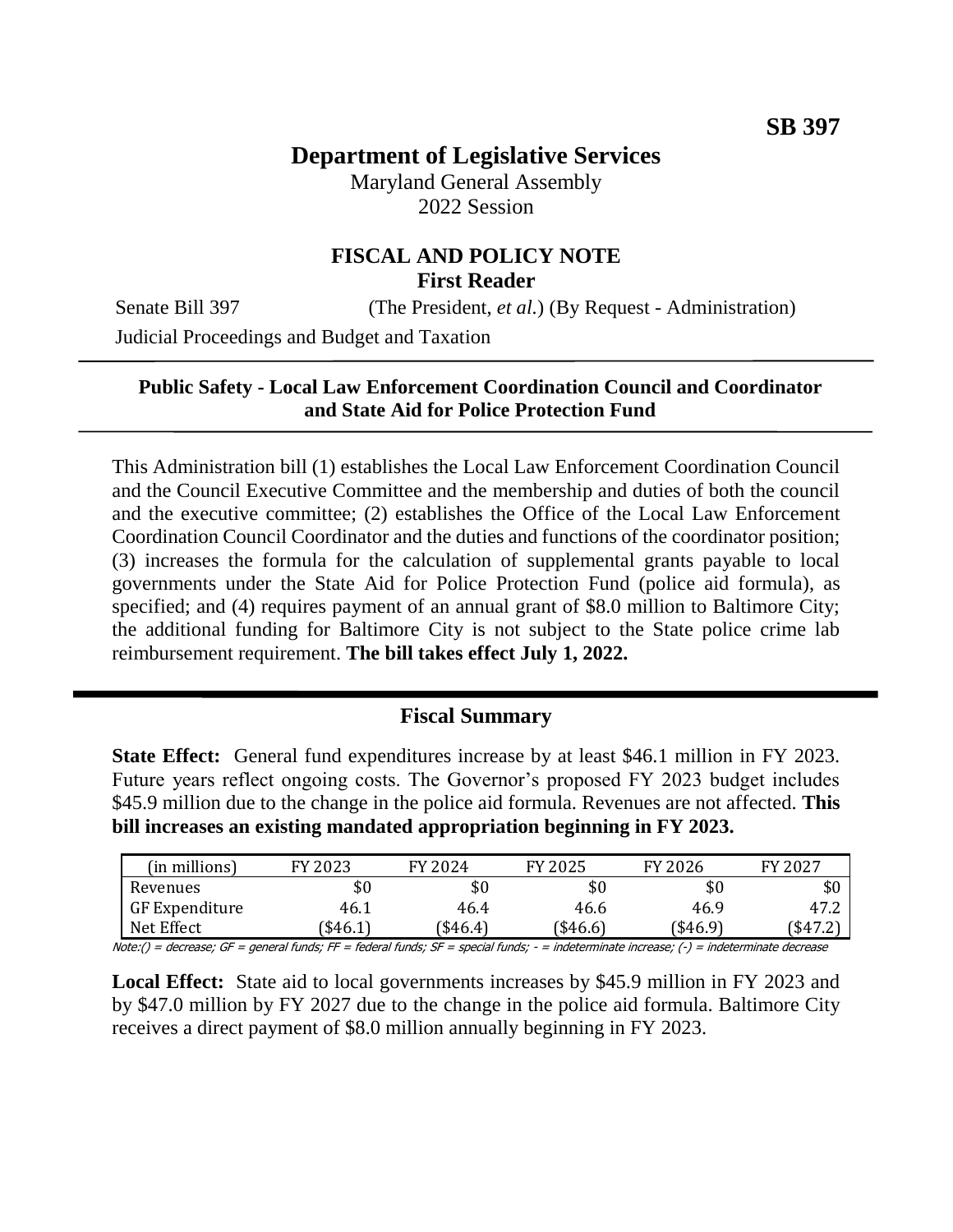**Small Business Effect:** The Administration has determined that this bill has minimal or no impact on small business (attached). The Department of Legislative Services concurs with this assessment.

# **Analysis**

#### **Bill Summary:**

#### *Local Law Enforcement Coordination Council and Council Executive Committee*

Membership on the council or the executive committee does not constitute holding an office of profit. Members may not receive compensation for service, but are entitled to reimbursement for expenses under the standard State travel regulations, as provided in the State budget.

The executive committee must establish procedures and requirements for meetings, deliberations, and the administration of the functions of the council. The council must meet at least six times per year and hold special meetings when called: (1) by the chair, on the chair's own initiative; (2) by the vice chair, in the absence of the chair; or (3) on the written request of at least three council members.

## *Local Law Enforcement Coordination Council Coordinator*

The coordinator must be appointed by and serve at the pleasure of the executive committee, must devote full time to the coordinator's official duties, and may not engage in a private business or the private practice of law. The coordinator must receive the salary provided in the State budget. An individual is eligible to be the coordinator if the individual has served in good standing as a police officer in the State or as a deputy sheriff in the State or is admitted to practice law in the State.

The coordinator must serve as the secretary to the council and perform the duties and responsibilities the executive committee directs in order to carry out the functions of the council. In addition, the coordinator must prepare and submit to the Governor a budget for the coordinator's office each fiscal year. The coordinator may appoint and employ professional and clerical staff approved by the executive committee and as provided in the State budget.

Each unit of State and local government must cooperate to the extent practicable with the coordinator and the staff of the coordinator in the work of the coordinator's office.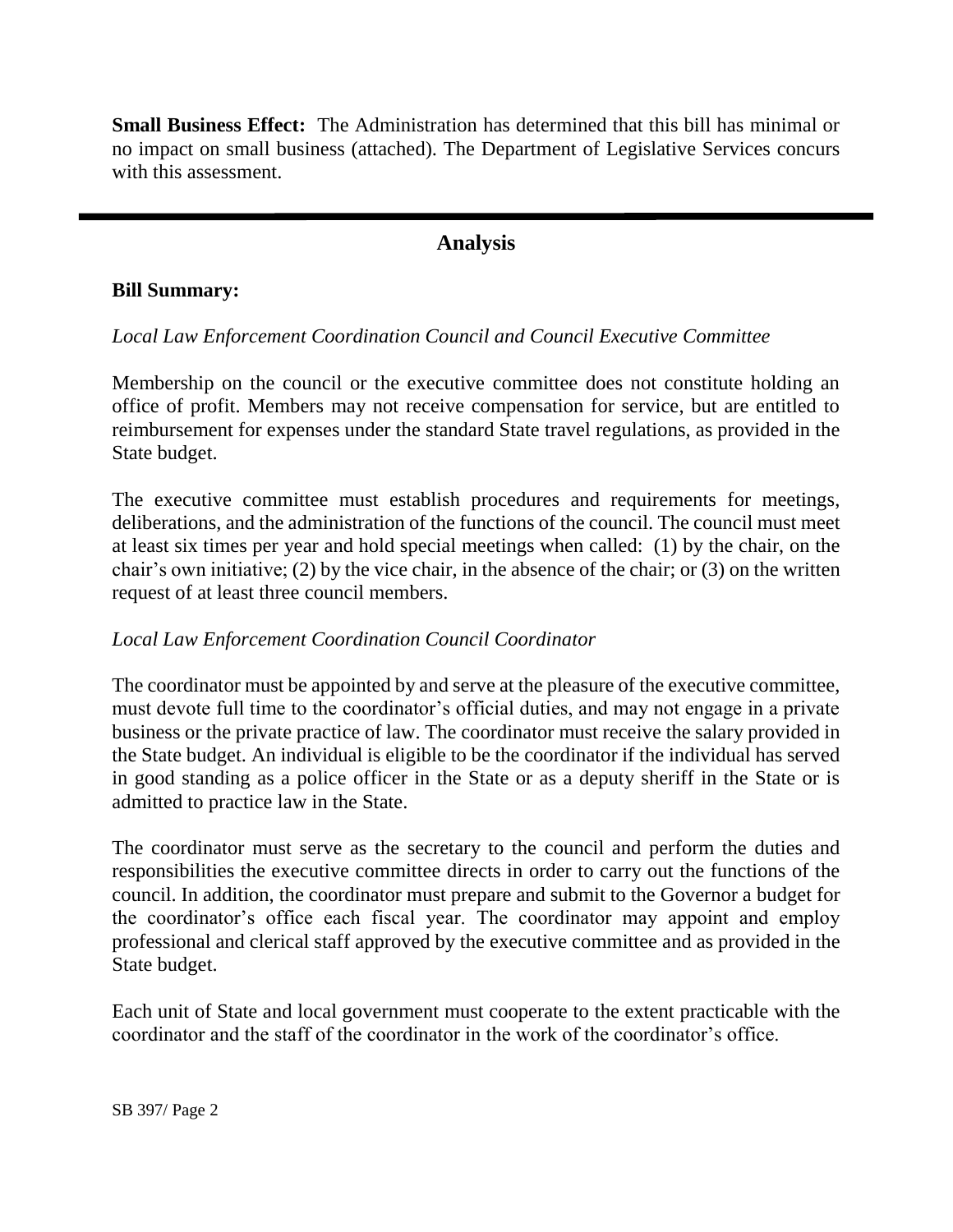The coordinator also must:

- regularly meet and confer with sheriffs, chiefs of police, the council, and the executive committee;
- develop model policies and procedures to enhance the coordination of local law enforcement services;
- explore ways that local law enforcement agencies could share resources and eliminate overlapping or redundant functions;
- coordinate training efforts with designated entities to provide for the uniform implementation of standards and programs;
- develop and implement specialized executive management training for and provide materials to sheriffs, chiefs of police, and the executive staff of the sheriffs and chiefs of police;
- provide and coordinate continuing professional education programs and services for sheriffs, chiefs of police, and the executive staff of the sheriffs and chiefs of police, as specified;
- with the approval of the executive committee, (1) establish model statistical reporting procedures for sheriffs and chiefs of police; (2) accept and expend funds, grants, and gifts and accept services from public or private sources; and (3) enter into agreements and contracts with public or private agencies or educational institutions; and
- provide services and functions as the executive committee directs to carry out the duties of the office of the coordinator.

## *State Aid for Police Protection Fund (Police Aid Formula)*

The bill increases State funding to local governments under the police aid formula by altering two program components: (1) the supplemental grant; and (2) the municipal sworn officer grant. The supplemental grant for each county is increased by \$6.46 per capita (from \$2.50 to \$8.96 per capita), and the municipal sworn officer grant is increased by \$975 per officer (from \$1,950 to \$2,925 per officer). In addition, Baltimore City receives a direct \$8.0 million annual payment which is not based on population or the number of sworn officers. The additional funding for Baltimore City is also not subject to the State police crime lab reimbursement requirement.

## **Current Law:**

## *Governor's Office of Crime Prevention, Youth, and Victim Services*

The Governor's Office of Crime Prevention, Youth, and Victim Services serves as a coordinating office that advises the Governor on criminal justice strategies. The office

SB 397/ Page 3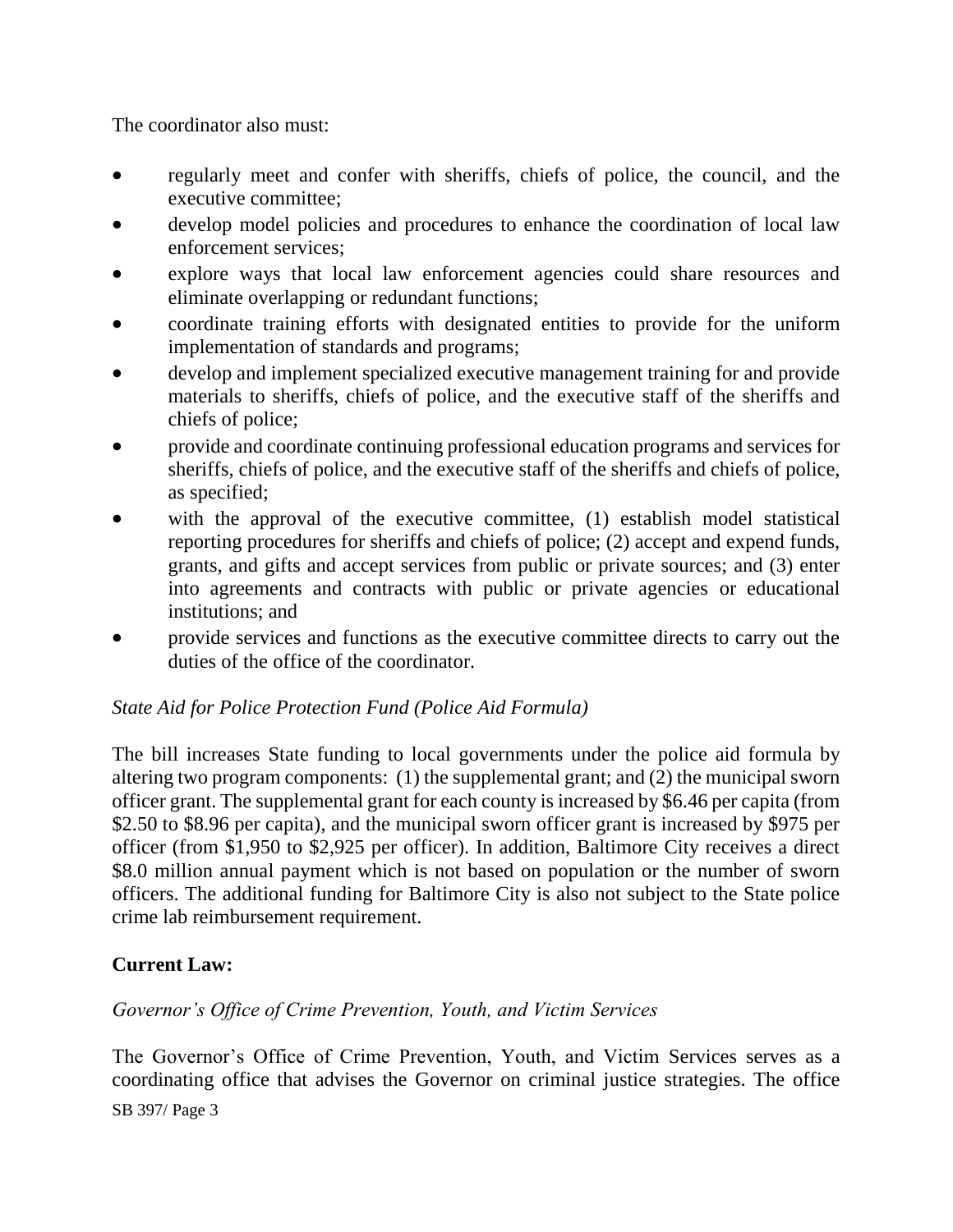plans, promotes, and funds efforts with government entities, private organizations, and the community to advance public policy, enhance public safety, reduce crime and juvenile delinquency, and serve victims.

#### *Maryland Police Training and Standards Commission*

The Maryland Police Training and Standards Commission, an independent commission within the Department of Public Safety and Correctional Services (DPSCS), operates approved police training schools and prescribes standards for and certifies schools that offer police and security training. In consultation and cooperation with various entities, it also sets minimum qualifications for instructors and certifies qualified instructors for approved training schools.

## *State Aid for Police Protection Fund (Police Aid Formula)*

The police aid formula provides State funding to support the operational costs of county and municipal law enforcement agencies. The program includes 10 components; however, most of the program's funding is allocated based on population density whereby counties with higher population density receive a higher per capita grant. The population density grants range from \$12.25 per capita in the 5 large urban counties (Anne Arundel, Baltimore, Howard, Montgomery, and Prince George's) to \$3.50 in 15 more rural counties. County population and the municipal sworn officers count are also used to allocate funding under the program.

Since fiscal 2004, local governments have been required to reimburse the State for 30% of the State Police crime lab costs. The reimbursements are based on local crime rates (one-third) and local wealth (two-thirds).

Baltimore City was excluded from the police aid formula beginning in fiscal 1992 due to the State's assumption of the Baltimore City Detention Center (now the Baltimore Pretrial Complex) and the establishment of the Baltimore Central Booking and Intake Facility. In fiscal 1997, the police aid formula was adjusted to provide Baltimore City with a relatively small supplemental grant (\$0.50 per resident). In recent years, this funding amount has been canceled out by the State police crime lab reimbursement requirement. However, Baltimore City continues to receive State funding under several targeted crime grants, as discussed in more detail below.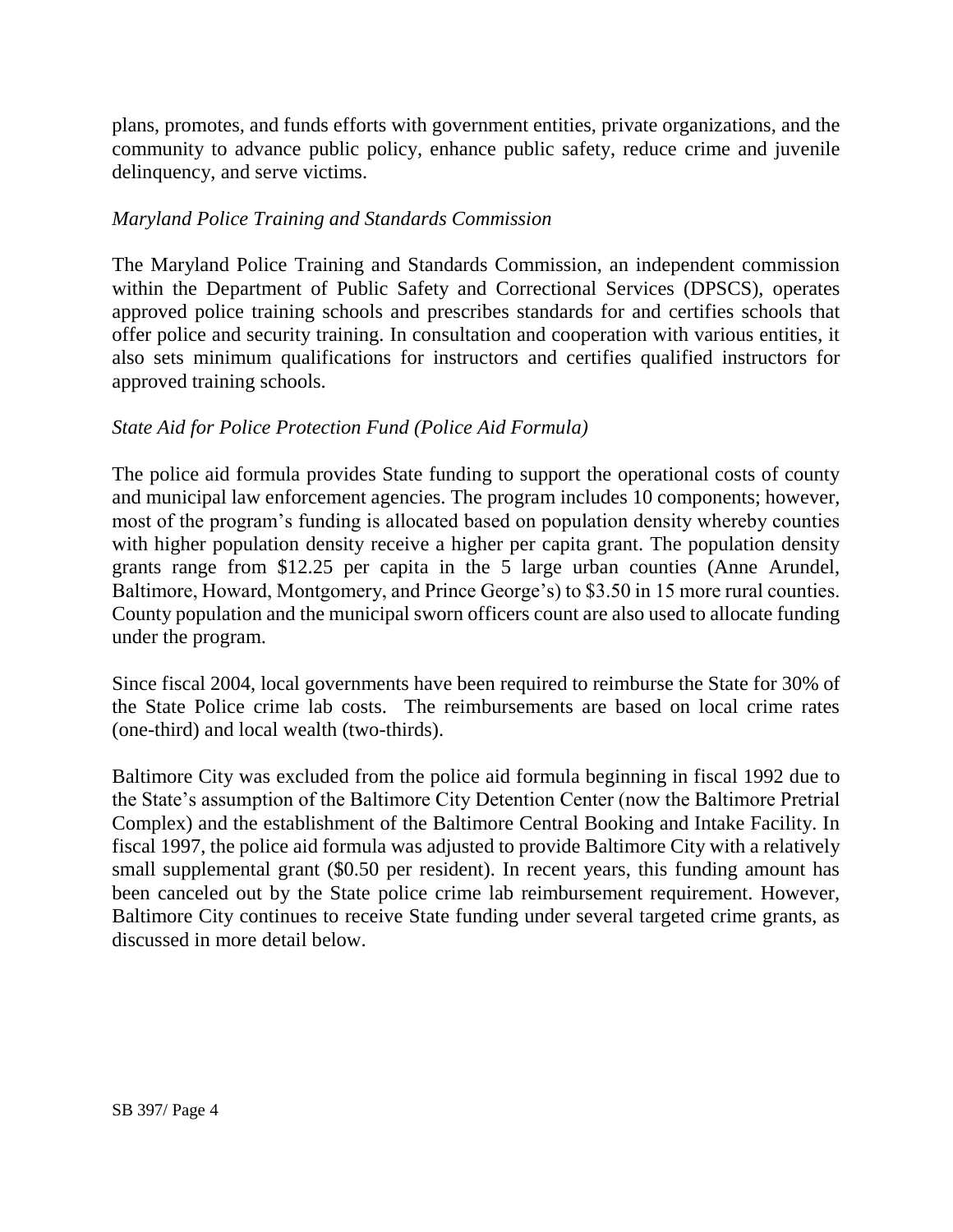#### **Background:**

#### *State Aid for Police Protection Fund Formula*

The Governor's proposed fiscal 2023 budget includes \$76.6 million for the existing statutorily required police aid formula and \$45.9 million in additional funding based on the provisions of the bill. State support for the police aid formula has remained constant in recent years, as shown in **Exhibit 1**. The annual increase in State aid has averaged 0.725% over the past five years. On a per capita basis, State aid is higher in the more urban jurisdictions, with per capita funding ranging from \$7.41 in Garrett County to \$16.20 in Prince George's County. State funding under the police aid formula accounts for a relatively small portion of total spending on local police protection. In fiscal 2020, county and municipal governments spent \$1.8 billion on police protection and Baltimore City spent \$561.7 million. Only about 4% of county and municipal police expenditures are covered by the police aid formula.

**Exhibit 1**

| EXMIDIU 1                                 |              |                |                |              |              |                |  |  |  |
|-------------------------------------------|--------------|----------------|----------------|--------------|--------------|----------------|--|--|--|
| <b>Police Aid Formula - Funding Trend</b> |              |                |                |              |              |                |  |  |  |
| <b>Fiscal 2019-2023</b>                   |              |                |                |              |              |                |  |  |  |
| Per Capita                                |              |                |                |              |              |                |  |  |  |
| County                                    | FY 2019      | <b>FY 2020</b> | FY 2021        | FY 2022      | FY 2023      | Amount - FY 23 |  |  |  |
| Allegany                                  | \$856,249    | \$848,160      | \$843,118      | \$843,801    | \$823,554    | \$12.09        |  |  |  |
| Anne Arundel                              | 8,939,029    | 9,013,818      | 9,031,073      | 9,066,885    | 9,074,472    | 15.43          |  |  |  |
| <b>Baltimore City</b>                     | $\Omega$     | $\Omega$       | $\overline{0}$ | $\theta$     | 0            | 0.00           |  |  |  |
| Baltimore                                 | 12,782,211   | 12,815,492     | 12,777,289     | 12,680,713   | 13,059,880   | 15.28          |  |  |  |
| Calvert                                   | 798,456      | 801.082        | 804.604        | 808.691      | 774,541      | 8.35           |  |  |  |
| Caroline                                  | 335,609      | 340,349        | 344,733        | 351,736      | 336,696      | 10.11          |  |  |  |
| Carroll                                   | 1,585,367    | 1,596,933      | 1,513,015      | 1,604,713    | 1,615,687    | 9.35           |  |  |  |
| Cecil                                     | 1,001,278    | 1,007,621      | 1,009,561      | 1,005,762    | 987,938      | 9.52           |  |  |  |
| Charles                                   | 1,377,091    | 1,395,393      | 1,408,149      | 1,420,241    | 1,425,871    | 8.56           |  |  |  |
| Dorchester                                | 376,197      | 386,555        | 356,155        | 369,173      | 357,523      | 10.99          |  |  |  |
| Frederick                                 | 2,460,989    | 2,495,443      | 2,603,403      | 2,564,805    | 2,606,152    | 9.59           |  |  |  |
| Garrett                                   | 224,079      | 223,117        | 223,093        | 219,944      | 213,454      | 7.41           |  |  |  |
| Harford                                   | 2,850,308    | 2,862,385      | 2,871,586      | 2,877,682    | 2,905,844    | 11.14          |  |  |  |
| Howard                                    | 3,838,281    | 3,881,496      | 3,888,362      | 3,923,677    | 5,005,985    | 15.06          |  |  |  |
| Kent                                      | 199,735      | 195,313        | 195,161        | 187,603      | 186,744      | 9.73           |  |  |  |
| Montgomery                                | 16,303,504   | 16,532,160     | 16,449,136     | 16,375,224   | 16,282,482   | 15.33          |  |  |  |
| Prince George's                           | 14,987,024   | 15,015,853     | 14,832,592     | 14,914,338   | 15,665,883   | 16.20          |  |  |  |
| <b>Oueen Anne's</b>                       | 434,769      | 441,983        | 446,119        | 447,810      | 433,102      | 8.68           |  |  |  |
| St. Mary's                                | 958,007      | 959,675        | 956,434        | 961,960      | 942,643      | 8.29           |  |  |  |
| Somerset                                  | 243,212      | 241,939        | 236,252        | 236,342      | 228,948      | 9.30           |  |  |  |
| Talbot                                    | 421,522      | 420,090        | 405,553        | 413,727      | 410,216      | 10.93          |  |  |  |
| Washington                                | 1,523,838    | 1,504,356      | 1,486,392      | 1,504,620    | 1,499,678    | 9.69           |  |  |  |
| Wicomico                                  | 1,124,827    | 1,120,834      | 1,128,932      | 1,126,851    | 1,110,184    | 10.72          |  |  |  |
| Worcester                                 | 828,881      | 748,689        | 693,673        | 686,639      | 686,391      | 13.08          |  |  |  |
| <b>Total</b>                              | \$74,450,463 | \$74,848,736   | \$74,504,385   | \$74,592,937 | \$76,633,868 | \$12.41        |  |  |  |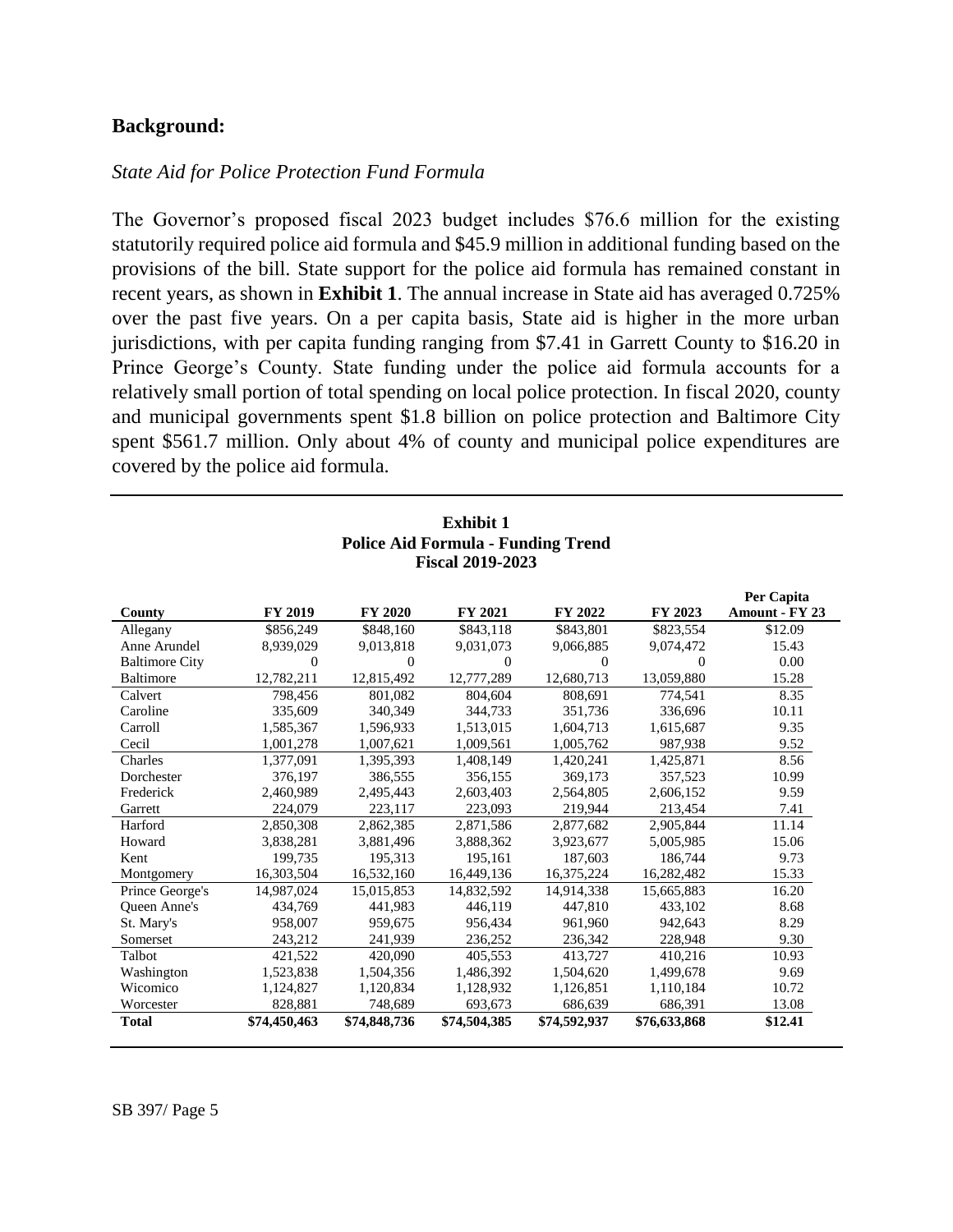#### *Targeted Crime Grants*

The Governor's proposed fiscal 2023 budget includes \$46.0 million in funding for several targeted crime grants, as shown in **Exhibit 2**. About one-third of the funding (\$15.3 million) is allocated to Baltimore City, while Prince George's County receives 10% of the funding (\$4.7 million). The remaining funds (\$26.1 million) are targeted to statewide initiatives.

| <b>Exhibit 2</b>                                           |                       |                             |                            |                                 |                          |  |  |  |
|------------------------------------------------------------|-----------------------|-----------------------------|----------------------------|---------------------------------|--------------------------|--|--|--|
| <b>Targeted Crime Grant Funding</b>                        |                       |                             |                            |                                 |                          |  |  |  |
|                                                            | FY 2021               | FY 2022                     | <b>Proposed</b><br>FY 2023 | FY 2022-23<br><b>Difference</b> | <b>Share</b><br>of Total |  |  |  |
| <b>Baltimore City</b>                                      |                       |                             |                            |                                 |                          |  |  |  |
| War Room<br>Direct Police Grant                            | \$761,135             | \$715,211                   | \$715,211                  | \$0                             | 1.6%<br>19.9%            |  |  |  |
|                                                            | 8,078,560<br>$\theta$ | 9,180,113<br>$\overline{0}$ | 9,180,113                  | $\overline{0}$<br>$\mathbf{0}$  |                          |  |  |  |
| <b>Technology Improvement Grant</b><br><b>Safe Streets</b> |                       | 3,600,000                   | $\mathbf{0}$<br>3,600,000  | $\mathbf{0}$                    | 0.0%<br>7.8%             |  |  |  |
|                                                            | 3,669,646             |                             |                            | $\theta$                        | 3.8%                     |  |  |  |
| <b>State's Attorney's Office</b><br><b>Subtotal</b>        | 1,571,363             | 1,760,355                   | 1,760,355                  |                                 | 33.1%                    |  |  |  |
|                                                            | \$14,080,704          | \$15,255,679                | \$15,255,679               | \$0                             |                          |  |  |  |
| <b>Prince George's County</b>                              |                       |                             |                            |                                 |                          |  |  |  |
| Drug Enforcement                                           | \$1,079,389           | \$1,214,610                 | \$1,214,610                | \$0                             | 2.6%                     |  |  |  |
| Violent Crime                                              | 2,292,489             | 2,292,489                   | 2,292,489                  | $\theta$                        | 5.0%                     |  |  |  |
| State's Attorney's Office                                  | 1,628,507             | 1,145,600                   | 1,145,600                  | $\mathbf{0}$                    | 2.5%                     |  |  |  |
| <b>Subtotal</b>                                            | \$5,000,385           | \$4,652,699                 | \$4,652,699                | \$0                             | 10.1%                    |  |  |  |
| <b>Statewide Initiatives</b>                               |                       |                             |                            |                                 |                          |  |  |  |
| <b>Body Armor</b>                                          | \$60,042              | \$49,088                    | \$49,088                   | \$0                             | 0.1%                     |  |  |  |
| <b>Training Grants</b>                                     | 42.676                | 45,000                      | 45,000                     | $\theta$                        | 0.1%                     |  |  |  |
| Domestic Violence                                          | 189,555               | 196,354                     | 196,354                    | $\theta$                        | 0.4%                     |  |  |  |
| Sex Offender Compliance Enforcement                        | 770,760               | 728,916                     | 728,916                    | $\Omega$                        | 1.6%                     |  |  |  |
| Rape Kit Testing Grant                                     | 513,588               | 1,000,000                   | 3,500,000                  | 2,500,000                       | 7.6%                     |  |  |  |
| <b>Gun Violence Reduction</b>                              | 915,293               | 926,940                     | 926,940                    | $\mathbf{0}$                    | 2.0%                     |  |  |  |
| Day Reporting Centers                                      | 157,056               | 270,000                     | 270,000                    | $\overline{0}$                  | 0.6%                     |  |  |  |
| Internet Crimes Against Children                           | 2,245,423             | 2,000,000                   | 2,000,000                  | $\overline{0}$                  | 4.3%                     |  |  |  |
| <b>Community Program Fund</b>                              | 280,070               | 500,000                     | 500,000                    | $\mathbf{0}$                    | 1.1%                     |  |  |  |
| <b>Vehicle Theft Prevention</b>                            | 1,680,773             | 1,886,020                   | 1,886,020                  | $\mathbf{0}$                    | 4.1%                     |  |  |  |
| Police Recruitment and Retention                           | 853,003               | 1,300,000                   | 1,300,000                  | $\Omega$                        | 2.8%                     |  |  |  |
| Police Accountability                                      | $\overline{0}$        | $\theta$                    | 8,000,000                  | 8,000,000                       | 17.4%                    |  |  |  |
| Maryland Criminal Intelligence Network                     | 5,138,371             | 6,720,365                   | 6,723,865                  | 3,500                           | 14.6%                    |  |  |  |
| <b>Subtotal</b>                                            | \$12,846,610          | \$15,622,683                | \$26,126,183               | \$10,503,500                    | 56.8%                    |  |  |  |
| <b>Total Funding</b>                                       | \$31,927,699          | \$35,531,061                | \$46,034,561               | \$10,503,500                    | 100.0%                   |  |  |  |

## *State Assumed Functions in Baltimore City*

County governments have traditionally been given the responsibility for defendants confined while awaiting pretrial release or trial. In Baltimore City, however, DPSCS is responsible for operating and funding the Baltimore Pretrial Complex and the Baltimore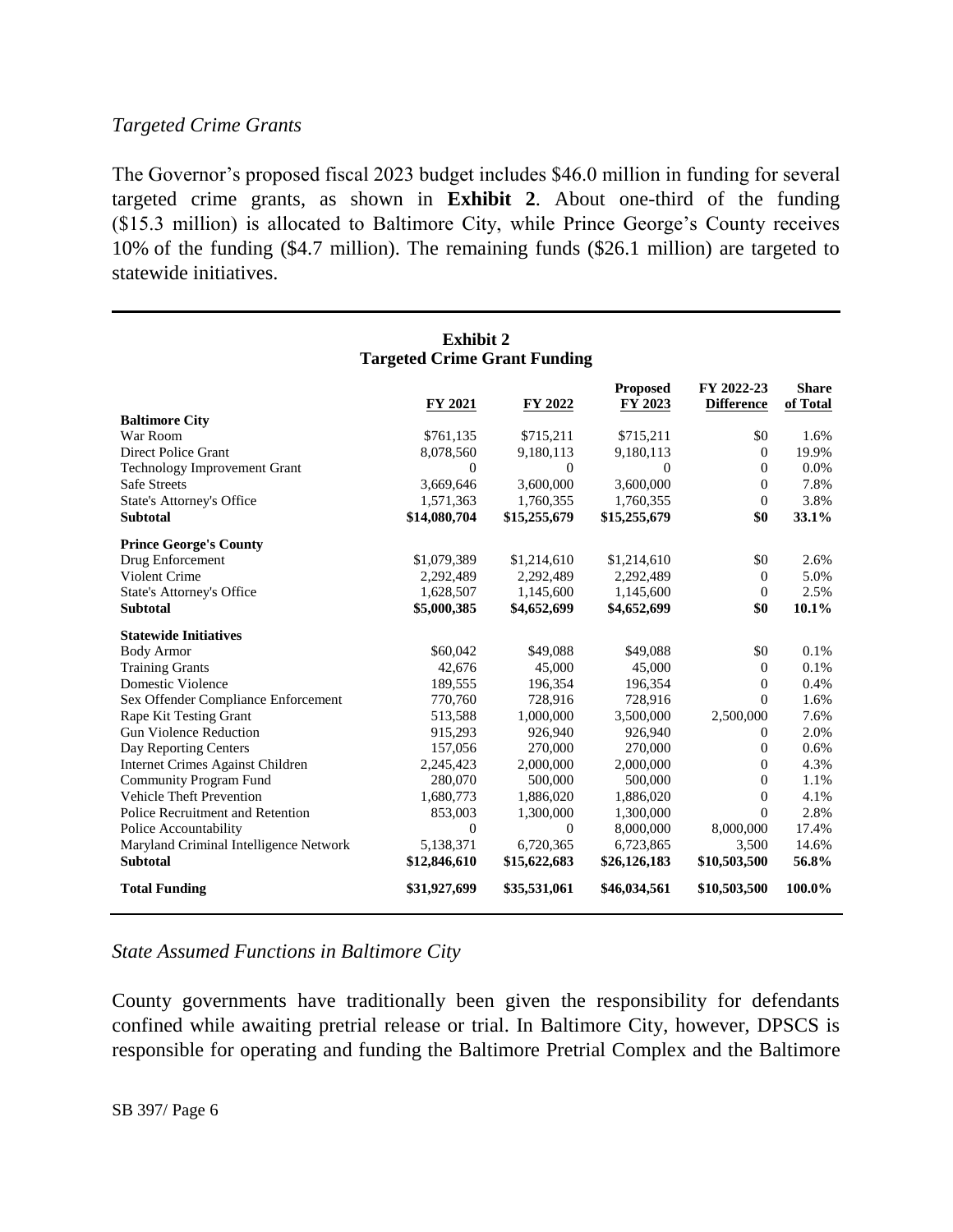Central Booking and Intake Facility. The Governor's proposed fiscal 2023 budget includes \$168.5 million to operate the two facilities.

**State Expenditures:** General fund expenditures increase by at least \$46.1 million in fiscal 2023 to fund (1) the establishment of the Office of the Coordinator and (2) the enhancements to the police aid formula. The Governor's proposed fiscal 2023 budget does not include specific funding for the new coordinator position or the coordinator's office; however, \$45.9 million in additional funding for police aid is included in the proposed budget. Future year expenditures reflect ongoing costs for the coordinator's office and the enhancements to the police aid formula; increases for police aid are projected to total \$46.2 million in fiscal 2024, increasing to \$47.0 million by fiscal 2027.

#### *Office of the Coordinator*

General fund expenditures increase by at least \$228,442 in fiscal 2023, which accounts for the bill's July 1, 2022 effective date. This estimate reflects the cost of hiring the coordinator, as required by the bill, and one office administrator to perform the functions required by the office. It includes salaries, fringe benefits, one-time start-up costs, and ongoing operating expenses (including office rent and limited travel).

| <b>Positions</b>                    |           |
|-------------------------------------|-----------|
| Salaries and Fringe Benefits        | \$207,226 |
| Equipment/Operating Expenses        | 21,216    |
| Minimum FY 2023 Office Expenditures | \$228,442 |

Future year expenditures, which total \$210,000 in fiscal 2024 and increase to \$227,000 by fiscal 2027, reflect annual increases and employee turnover as well as annual increases in ongoing operating expenses.

This estimate assumes that the coordinator position, which is required by the bill, and one office administrator are able to perform the functions of the office. To the extent that additional staff are needed, costs increase further.

**Local Fiscal Effect:** State aid to local governments increases by \$45.9 million in fiscal 2023, as shown in **Exhibit 3**. The additional funding is based on county population and the number of municipal sworn officers. Baltimore City receives an annual direct payment of \$8.0 million. State funding in future years is projected to increase by \$46.2 million in fiscal 2024 and by \$47.0 million in fiscal 2027.

Local governments may also benefit from the establishment of the council, the executive committee, and the office of the Local Law Enforcement Coordination Council Coordinator.

SB 397/ Page 7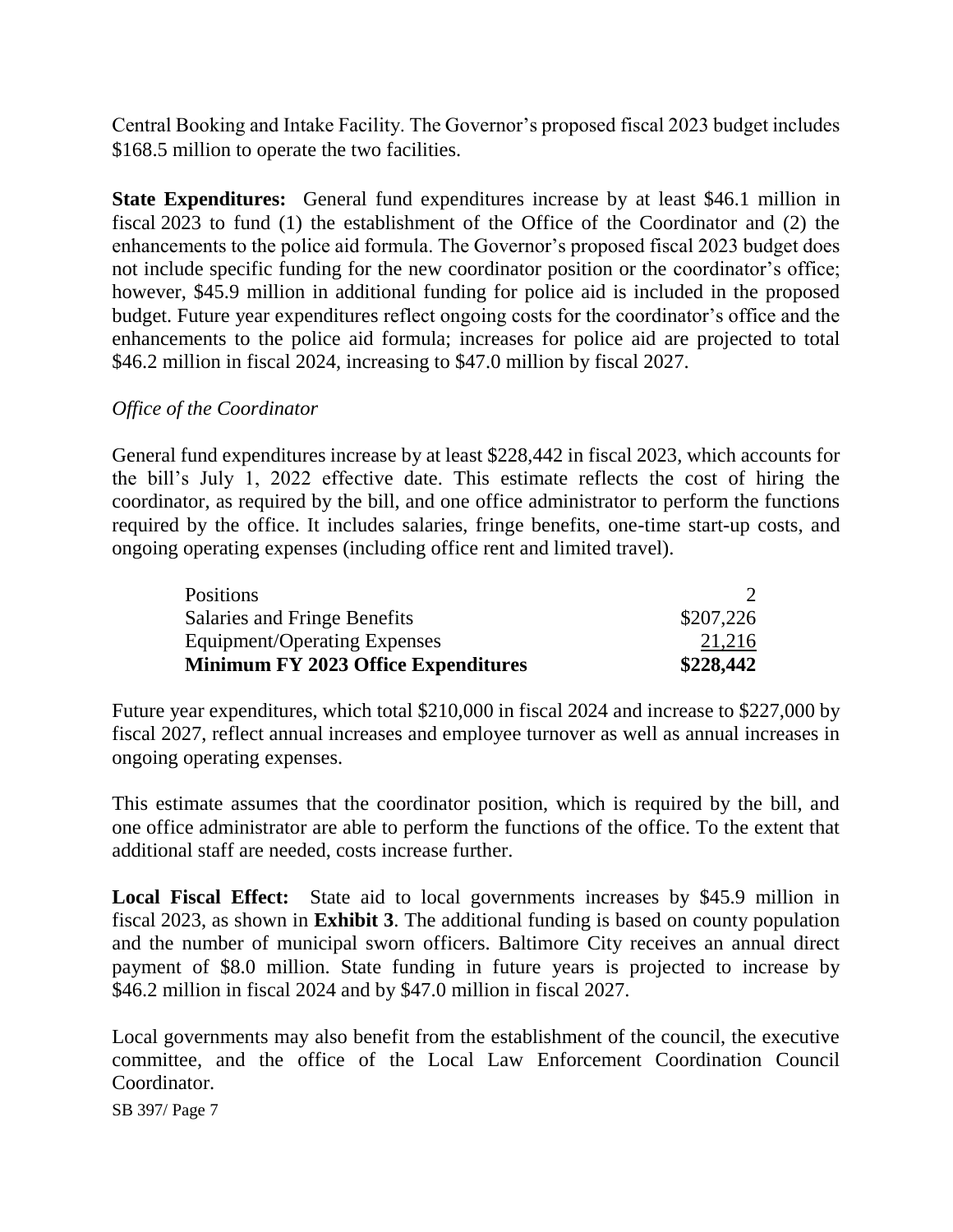|                       | <b>Population Based Grant</b> |               |                | <b>Officer Based Grant</b> |                       |                | <b>Total Allocation</b> |               |                 |
|-----------------------|-------------------------------|---------------|----------------|----------------------------|-----------------------|----------------|-------------------------|---------------|-----------------|
|                       |                               | Per<br>Capita | <b>Funding</b> | <b>Municipal</b><br>Sworn  | Per<br><b>Officer</b> | <b>Funding</b> | <b>Funding</b>          | Per<br>Capita | <b>Share of</b> |
| County                | <b>Population</b>             | Grant         | Amount         | <b>Officers</b>            | Grant                 | <b>Amount</b>  | Amount                  | Amount        | <b>Funding</b>  |
| Allegany              | 68,106                        | \$6.46        | \$439,965      | 66                         | \$975                 | \$64,350       | \$504,315               | \$7.40        | 1.1%            |
| Anne Arundel          | 588,261                       | 6.46          | 3,800,166      | 111                        | 975                   | 108,225        | 3,908,391               | 6.64          | 8.5%            |
| <b>Baltimore City</b> | 585,708                       | 0.00          | $\Omega$       | $\Omega$                   | $\Omega$              | $\Omega$       | 8,000,000               | 13.66         | 17.4%           |
| <b>Baltimore</b>      | 854,535                       | 6.46          | 5,520,296      | $\boldsymbol{0}$           | 975                   | $\theta$       | 5,520,296               | 6.46          | 12.0%           |
| Calvert               | 92.783                        | 6.46          | 599.378        | 3                          | 975                   | 2,925          | 602.303                 | 6.49          | 1.3%            |
| Caroline              | 33,293                        | 6.46          | 215,073        | 28                         | 975                   | 27,300         | 242,373                 | 7.28          | 0.5%            |
| Carroll               | 172,891                       | 6.46          | 1,116,876      | 88                         | 975                   | 85,800         | 1,202,676               | 6.96          | 2.6%            |
| Cecil                 | 103,725                       | 6.46          | 670,064        | 65                         | 975                   | 63,375         | 733,439                 | 7.07          | 1.6%            |
| Charles               | 166,617                       | 6.46          | 1.076.346      | 22                         | 975                   | 21.450         | 1.097.796               | 6.59          | 2.4%            |
| Dorchester            | 32,531                        | 6.46          | 210,150        | 46                         | 975                   | 44,850         | 255,000                 | 7.84          | 0.6%            |
| Frederick             | 271,717                       | 6.46          | 1,755,292      | 177                        | 975                   | 172,575        | 1,927,867               | 7.10          | 4.2%            |
| Garrett               | 28,806                        | 6.46          | 186,087        | 2                          | 975                   | 1.950          | 188,037                 | 6.53          | 0.4%            |
| Harford               | 260,924                       | 6.46          | 1,685,569      | 102                        | 975                   | 99,450         | 1,785,019               | 6.84          | 3.9%            |
| Howard                | 332,317                       | 6.46          | 2,146,768      | $\theta$                   | 975                   | $\Omega$       | 2,146,768               | 6.46          | 4.7%            |
| Kent                  | 19,198                        | 6.46          | 124,019        | 14                         | 975                   | 13,650         | 137,669                 | 7.17          | 0.3%            |
| Montgomery            | 1,062,061                     | 6.46          | 6,860,914      | 189                        | 975                   | 184,275        | 7,045,189               | 6.63          | 15.4%           |
| Prince George's       | 967,201                       | 6.46          | 6,248,118      | 427                        | 975                   | 416,325        | 6,664,443               | 6.89          | 14.5%           |
| <b>Oueen Anne's</b>   | 49,874                        | 6.46          | 322,186        | 13                         | 975                   | 12,675         | 334,861                 | 6.71          | 0.7%            |
| St. Mary's            | 113,777                       | 6.46          | 734.999        | $\theta$                   | 975                   | $\theta$       | 734.999                 | 6.46          | 1.6%            |
| Somerset              | 24,620                        | 6.46          | 159,045        | 22                         | 975                   | 21,450         | 180,495                 | 7.33          | 0.4%            |
| Talbot                | 37,526                        | 6.46          | 242,418        | 57                         | 975                   | 55,575         | 297.993                 | 7.94          | 0.6%            |
| Washington            | 154,705                       | 6.46          | 999,394        | 100                        | 975                   | 97,500         | 1,096,894               | 7.09          | 2.4%            |
| Wicomico              | 103,588                       | 6.46          | 669,178        | 122                        | 975                   | 118,950        | 788,128                 | 7.61          | 1.7%            |
| Worcester             | 52,460                        | 6.46          | 338,892        | 148                        | 975                   | 144,300        | 483,192                 | 9.21          | 1.1%            |
| <b>Total</b>          | 6,177,224                     | \$6.46        | \$36,121,193   | 1,802                      | \$975                 | \$1,756,950    | \$45,878,143            | \$7.43        | 100.0%          |

#### **Exhibit 3 Police Aid Enhancement - Fiscal 2023 Funding Allocation**

Source: Department of Legislative Services

## **Additional Information**

#### **Prior Introductions:** None.

**Designated Cross File:** HB 411 (The Speaker, *et al.*) (By Request - Administration) - Judiciary.

**Information Source(s):** Caroline, Montgomery, and Prince George's counties; Maryland Association of Counties; Maryland Municipal League; Department of Public Safety and Correctional Services; Department of State Police; Department of Legislative Services

**Fiscal Note History:** First Reader - February 4, 2022 rh/lgc

Analysis by: Shirleen M. E. Pilgrim Direct Inquiries to:

(410) 946-5510 (301) 970-5510